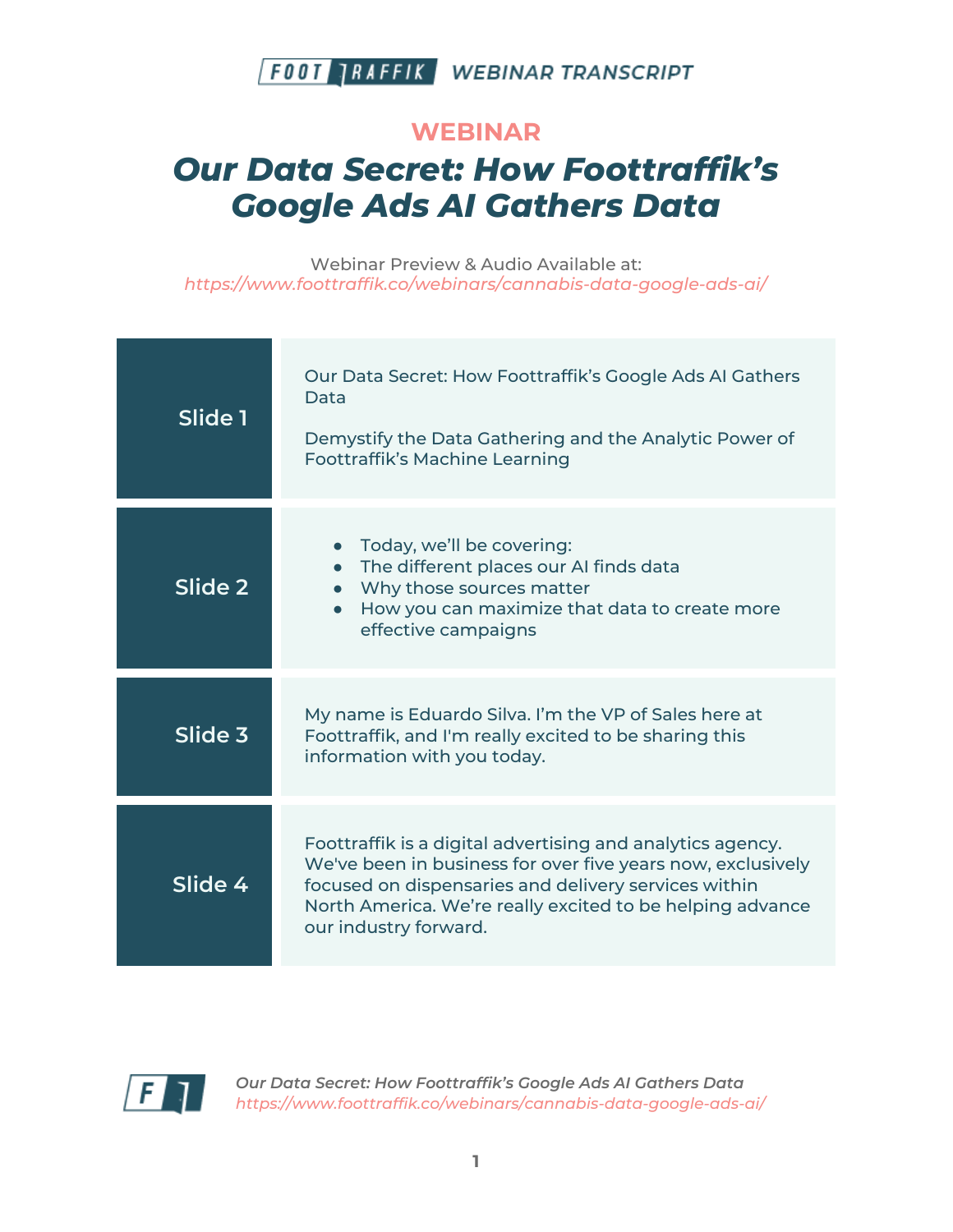| Slide 5 | A couple of housekeeping items before we get started.<br>If you have your cell phones on you, please put them<br>facing down on your desk or mute them. We are going to<br>be covering a lot of information in a very short window of<br>time and it helps to retain focus.<br>Familiarize yourself with the Zoom interface. If you<br>haven't become a master at Zoom yet, if you go to the<br>bottom of your screen there is a Q&A button. We do have<br>moderators with us today that will be addressing<br>questions throughout the webinar.                                                                                                                                                                                                                                         |
|---------|------------------------------------------------------------------------------------------------------------------------------------------------------------------------------------------------------------------------------------------------------------------------------------------------------------------------------------------------------------------------------------------------------------------------------------------------------------------------------------------------------------------------------------------------------------------------------------------------------------------------------------------------------------------------------------------------------------------------------------------------------------------------------------------|
| Slide 6 | By now, we hope you've heard the news about<br>Foottraffik's Google Ads Al. It's a machine learning<br>software platform that helps us better optimize<br>campaigns for our clients so they see higher returns.<br>We're the only ones doing it in the cannabis industry and<br>our clients are definitely benefitting from it.<br>Today, I want to take a deep dive into this service to share<br>where the data that our AI uses comes from.<br>Here's the thing: your AI is only as good as its data sources<br>so it's crucial that you understand what it's analyzing to<br>ensure you're getting the best results possible.<br>First, let's do a quick recap of what Foottraffik's AI does,<br>and then we'll focus on the many different data points it<br>captures and analyzes. |
| Slide 7 | Foottraffik's new AI software connects real-time trends to<br>dispensary Google Ads campaigns, supercharging<br>performance and increasing ecommerce sales and<br>revenue by more than 25%.                                                                                                                                                                                                                                                                                                                                                                                                                                                                                                                                                                                              |

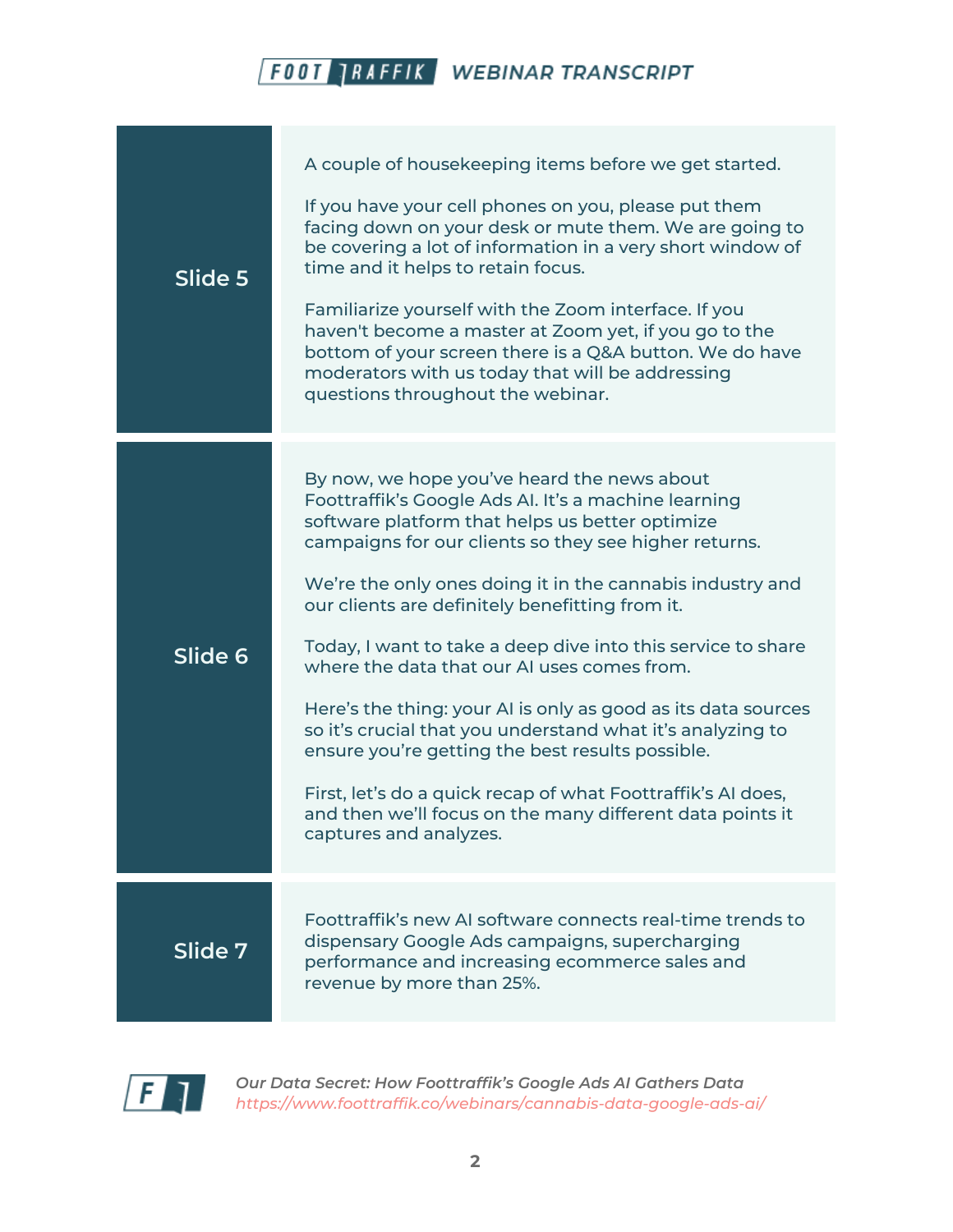|         | Using a combination of historical campaign data,<br>real-time weather data, social media signals, and news<br>sentiment aggregation such as Bing and Google News,<br>our machine learning technology creates models around<br>a variety of rich data sets.<br>This extensive modeling produces dynamic bid strategies<br>that respond to trends and shifts in demand, thus yielding<br>greater returns.<br>That means we can now create more high-converting<br>Google Ads even faster to help our clients increase their<br>bottom line while finding new customers.<br>Plus, these campaigns will be more effective than they<br>were before—which is really saying something.<br>Our dispensary customers were already seeing great<br>returns on ad spend on their advertising investments.<br>Now, we'll be able to improve upon our own performance<br>and take our clients' campaigns up several notches.<br>With Foottraffik's machine learning, we'll be able to<br>create ads that lead to even more clicks, increasing our<br>customer's return on ad spend and creating a renewable |
|---------|-------------------------------------------------------------------------------------------------------------------------------------------------------------------------------------------------------------------------------------------------------------------------------------------------------------------------------------------------------------------------------------------------------------------------------------------------------------------------------------------------------------------------------------------------------------------------------------------------------------------------------------------------------------------------------------------------------------------------------------------------------------------------------------------------------------------------------------------------------------------------------------------------------------------------------------------------------------------------------------------------------------------------------------------------------------------------------------------------|
|         | pipeline of online revenue.<br>When created as part of a larger dispensary advertising<br>strategy, our new Google Ads machine learning<br>campaigns will help our clients become market leaders.                                                                                                                                                                                                                                                                                                                                                                                                                                                                                                                                                                                                                                                                                                                                                                                                                                                                                               |
| Slide 8 | Let's focus more on the data sources our software is<br>pulling from.<br>To get as much data as possible, our artificial intelligence<br>looks at different APIs.                                                                                                                                                                                                                                                                                                                                                                                                                                                                                                                                                                                                                                                                                                                                                                                                                                                                                                                               |

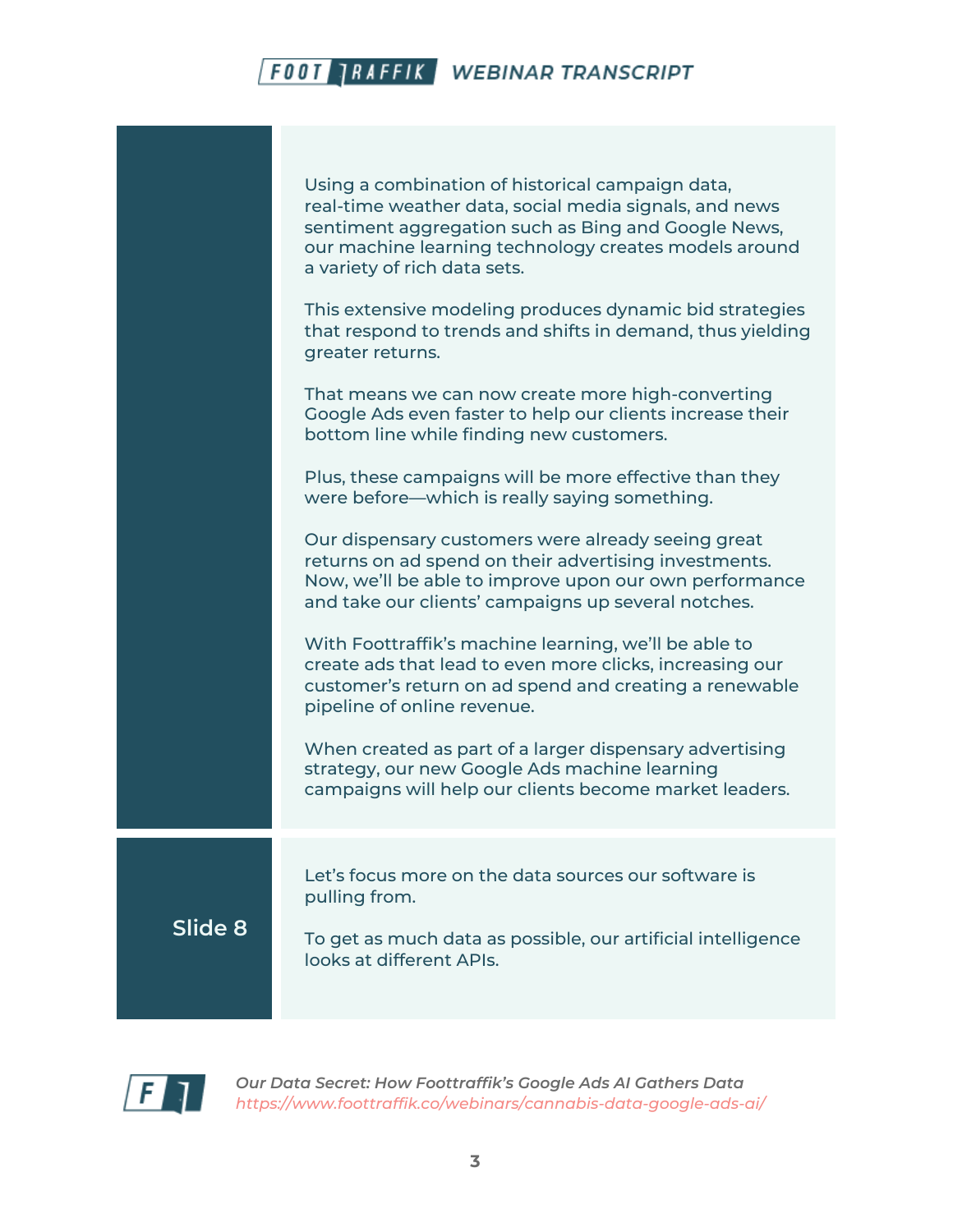|         | If you have ever tried to get two different programs to<br>talk, like connecting your gravity forms to your MailChimp<br>account, you've probably seen an API code. If you have<br>bought something from a website and paid with Paypal,<br>you've used an API.                                                                                                                                  |
|---------|--------------------------------------------------------------------------------------------------------------------------------------------------------------------------------------------------------------------------------------------------------------------------------------------------------------------------------------------------------------------------------------------------|
|         | What you may not know, is that a lot of popular sites use<br>APIs to show you a broad variety of information.                                                                                                                                                                                                                                                                                    |
|         | For example, if you want to see what's happening today,<br>you might check Google News.                                                                                                                                                                                                                                                                                                          |
|         | Now, Google doesn't have it's own news service. Instead<br>of hiring journalists and photographers, they source<br>stories from digital newspapers and news stations across<br>the world, and they give it to you all in a simple format.<br>You don't have to look in different places to get your local,<br>national, and international news. It's all conveniently<br>available in one place. |
|         | Our AI taps into a variety of data sources in a very similar<br>way. It uses an API connection to follow weather<br>predictions, news aggregators like Google and Bing, and<br>even social media sites to cluster data that can be<br>subsequently sorted to identify patterns.                                                                                                                  |
|         | So I've already clued you into some of the different types<br>of data our AI gathers. Let's talk about them individually.                                                                                                                                                                                                                                                                        |
|         | First up, weather.                                                                                                                                                                                                                                                                                                                                                                               |
| Slide 9 | What does weather have to do with cannabis, you might<br>ask.                                                                                                                                                                                                                                                                                                                                    |
|         | Well, cannabis is a consumer good, right? And just like<br>any other retailer, dispensaries experience ups and downs<br>based on weather conditions.                                                                                                                                                                                                                                             |
|         |                                                                                                                                                                                                                                                                                                                                                                                                  |

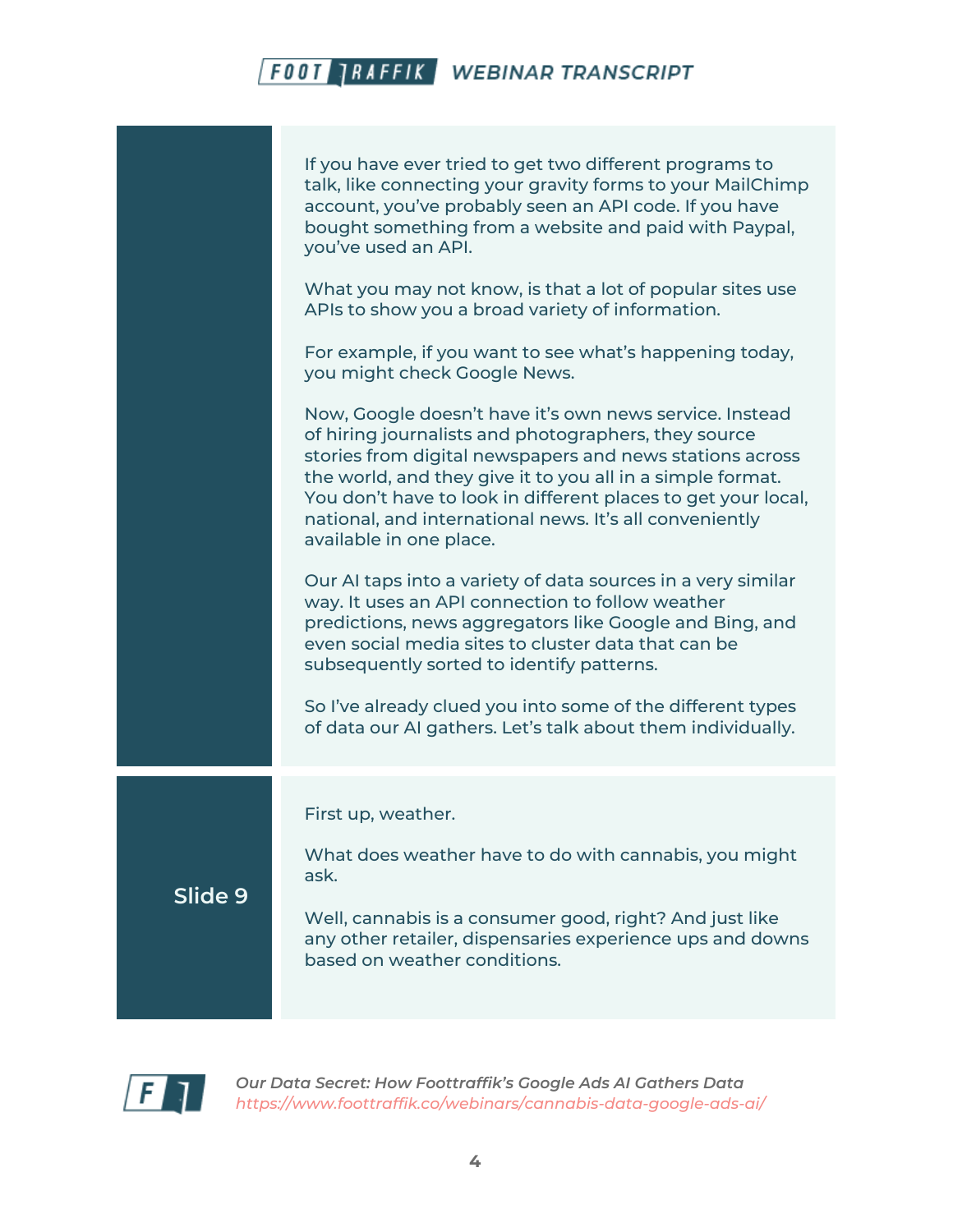Fewer people may brave a storm to buy some edibles. But weather predictions can also have a positive effect on sales.

For example, because our AI is constantly collecting data, it will recognize that during the last predicted thunderstorm, your website visits increased x percent the day before.

So how would we use this data?

Well, if a storm is predicted and we know that more people will be searching for cannabis products at that time, we can increase our ad spend and bids to capture more of those sales.

Maybe people are more likely to purchase a certain type of product before a snowstorm, like flower. When data is fed into our AI, it notifies us to create campaigns centered around flower.

By pinpointing these types of behaviors and patterns, our AI can help improve bidding strategies to increase spend efficiency. That means that you'll get more for your ad spend and pay less for each click. It truly ads value to every campaign.

I mentioned Google News earlier, and that's actually one of the sources our AI gathers data from.

Cannabis is in the news. There's talk of legalization in certain states, descheduling nationally, social programs, medical research, and more.

Sometimes certain companies and brands show up in the news, too, and this can impact consumer behavior.

Let's say there's a favorable story about Dixie edibles,



**Slide 10**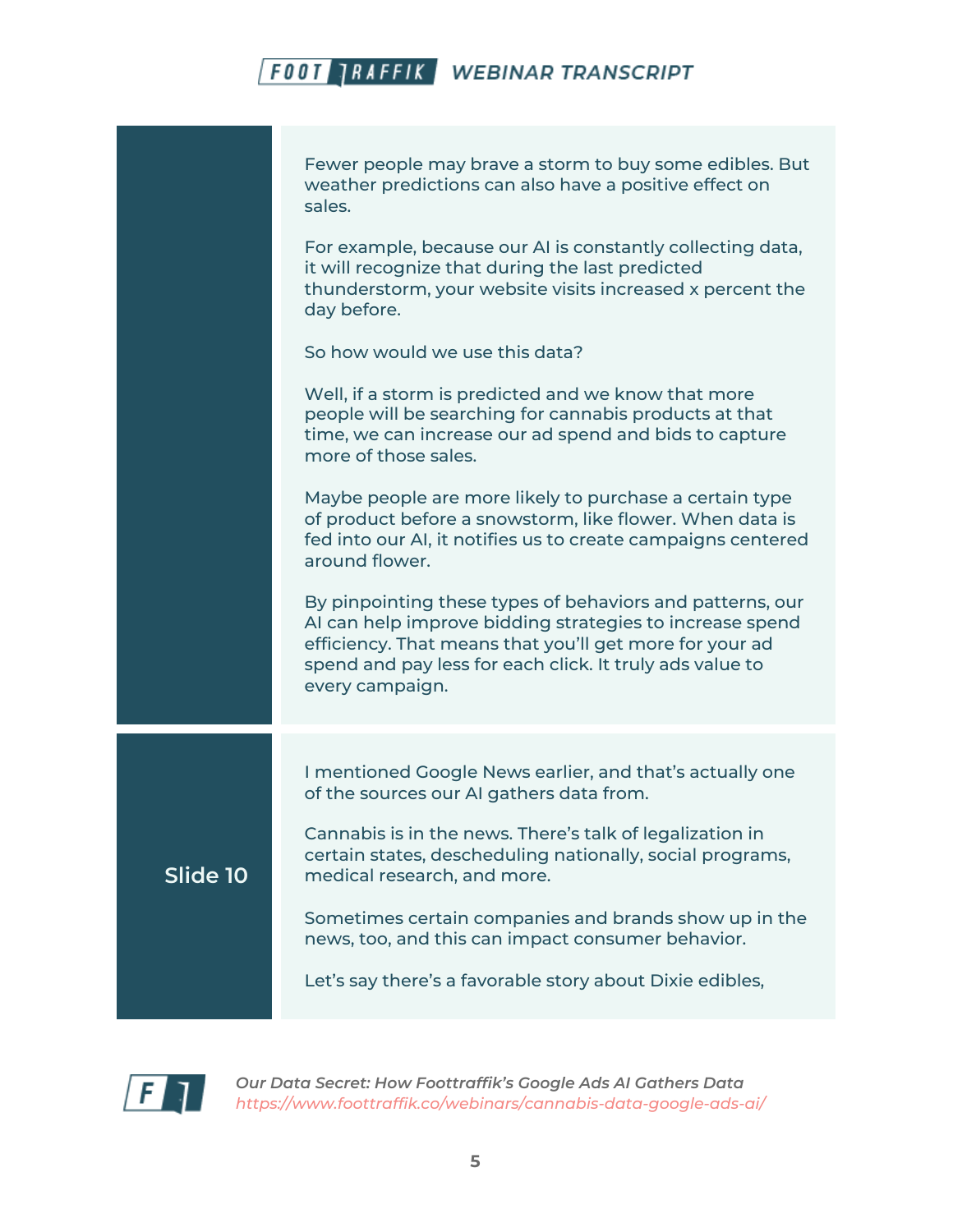which your dispensary happens to carry.

Our AI can spot this article, which may have otherwise been overlooked because there's just so much news out there, especially now during a pandemic and election.

Knowing that positive press can lead to increased sales, we can use this data from our AI to create branded campaigns that mention Dixie to get more people to click through to your website and order the brand from you.

Because our AI software takes in more news pieces than a team of 10 people can possibly stay on top of, when it finds popular articles that it believes could lead to an increase in interest in certain products, we can create product-specific campaigns to get more clicks and drive more revenue.

On the other hand, let's say there's a negative piece of news about vaping. Our AI would clue us into this and the correlation between previous negative pieces about vaping and declining sales.

We can then change ad copy to ensure that vape cartridges aren't mentioned so that consumers looking to learn more about that news story won't see your ads and create that negative correlation between your dispensary brand and vaping illness.

Here's the thing: Cannabis is in the news now more than ever before. If you want to benefit from this free exposure, you need to implement a digital advertising strategy with Foottraffik. A strategy that allows you to sort through all of that information quickly and identify patterns. That's what our AI does.

It looks at Google News and Bing News, among other sites, to get the most up-to-date information. These sites pull in news from hundreds of organizations, and you can benefit from all of that data.

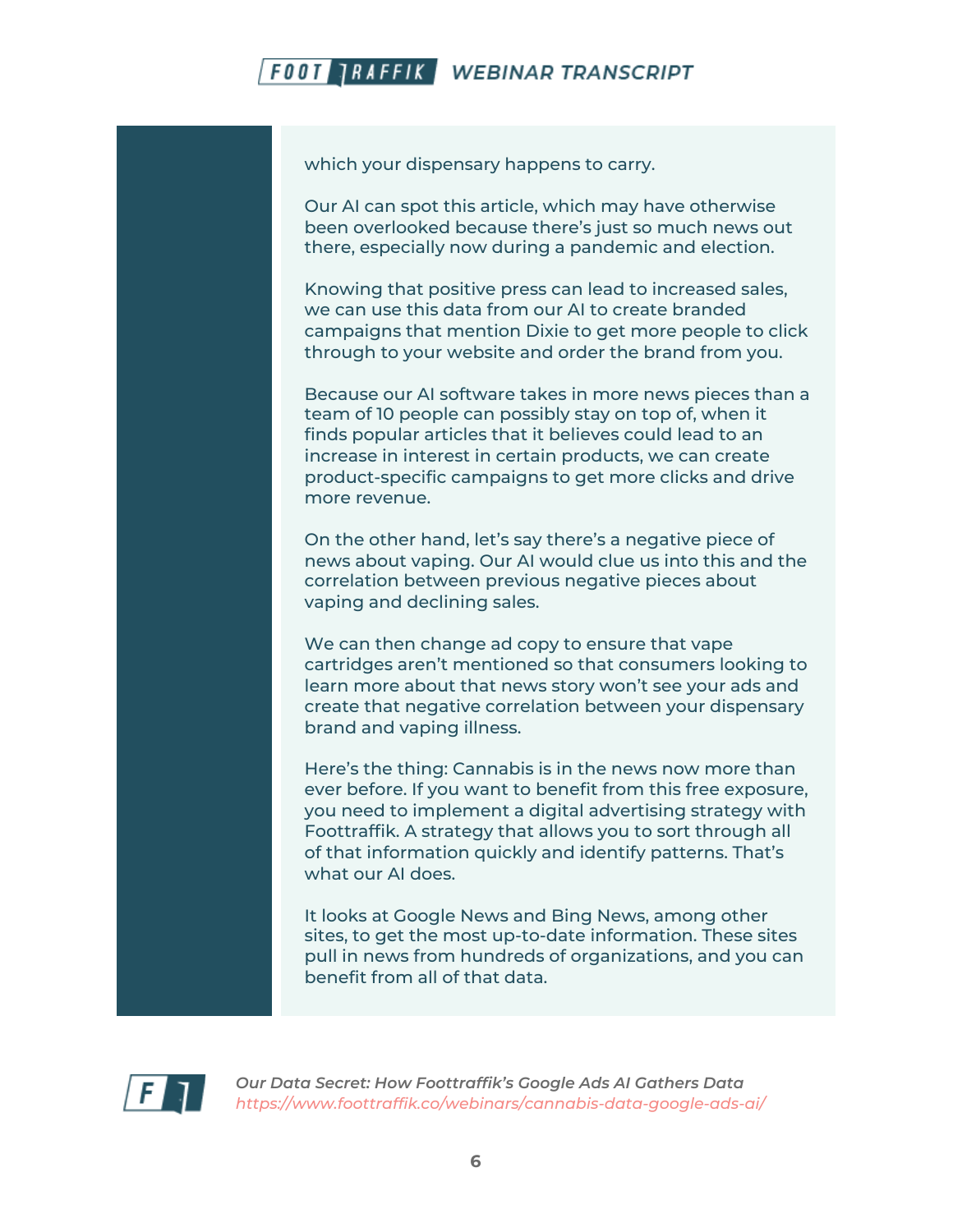| Slide 11 | Social media has a similar problem. A lot is happening on<br>social media right now and it can be pretty difficult to stay<br>on top of brand sentiment or be a part of every<br>conversation around cannabis.<br>People are constantly chatting about the cannabis<br>products they're trying and the dispensaries they've<br>visited. Sometimes, they may tag you so that you know<br>they're talking about you, but not always.<br>Now, just imagine what artificial intelligence can do with<br>all that information.<br>By sorting through all the mentions of a brand and noting<br>the sentiments associated with those mentions, our AI<br>can help you spot consumer trends so you can help shape<br>them from the beginning rather than riding the tailwind<br>or completely missing out.<br>You can learn more about what your ideal audience is<br>interested in so that you can create better ads to target<br>them.<br>By looking at social media sites like Facebook and<br>Pinterest, our AI can learn more about your ideal audience<br>and what matters to them. It can help create bidding |
|----------|---------------------------------------------------------------------------------------------------------------------------------------------------------------------------------------------------------------------------------------------------------------------------------------------------------------------------------------------------------------------------------------------------------------------------------------------------------------------------------------------------------------------------------------------------------------------------------------------------------------------------------------------------------------------------------------------------------------------------------------------------------------------------------------------------------------------------------------------------------------------------------------------------------------------------------------------------------------------------------------------------------------------------------------------------------------------------------------------------------------|
|          | strategies for more suitable keywords that will encourage<br>them to click on your ads and order from your dispensary.                                                                                                                                                                                                                                                                                                                                                                                                                                                                                                                                                                                                                                                                                                                                                                                                                                                                                                                                                                                        |
| Slide 12 | You may know that Google offers the ability to see the<br>historical data for your own past Google Ads campaigns<br>as well as keyword trends.<br>The idea behind this is that by knowing how well your<br>campaigns have performed over time, you can optimize<br>them to make them better. Similarly, by seeing how<br>certain keywords have performed over time, you can<br>decide whether to bid on them or not.                                                                                                                                                                                                                                                                                                                                                                                                                                                                                                                                                                                                                                                                                          |

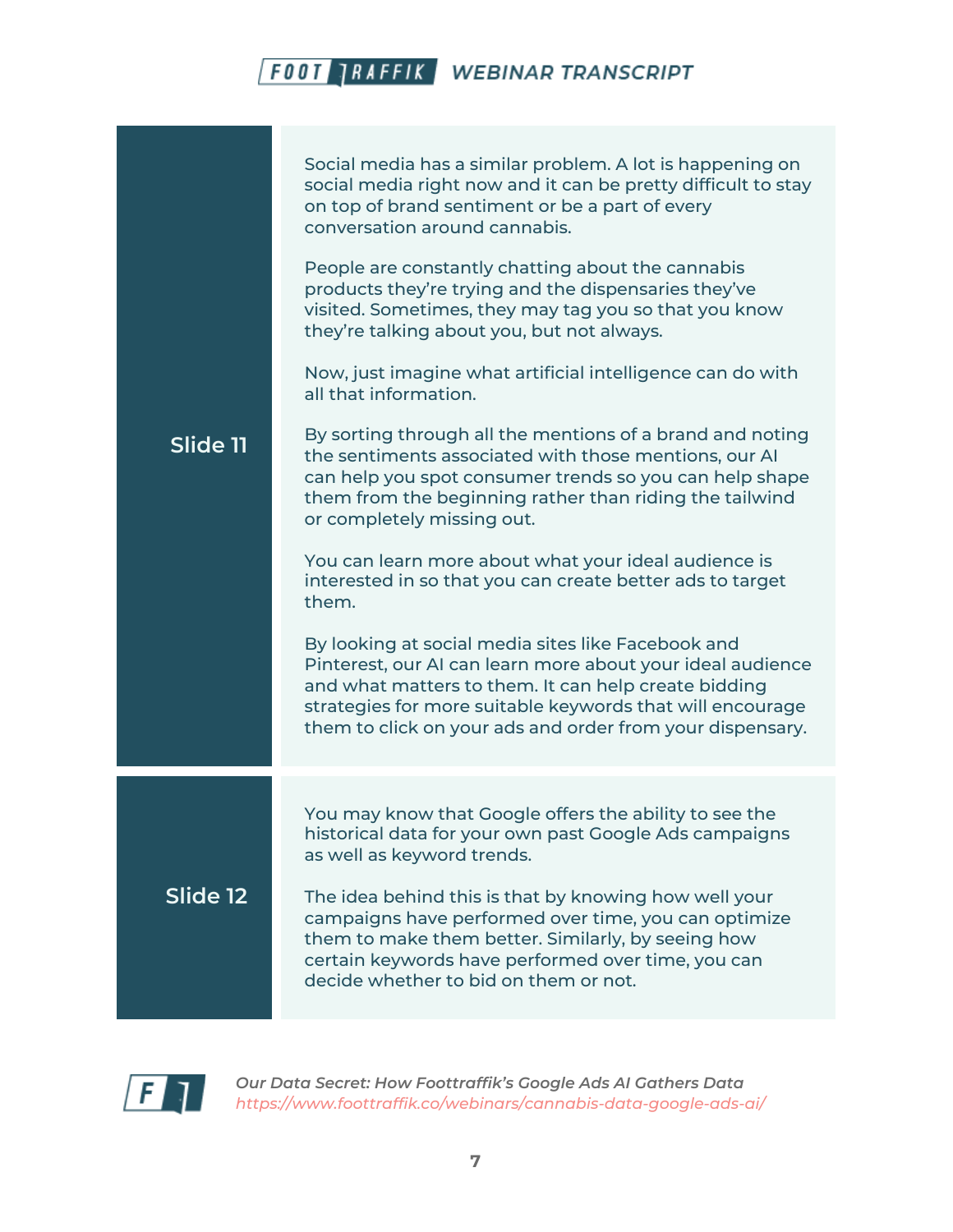|          | While this can be really useful, it's not a robust solution for<br>gathering and analyzing data.<br>With our AI software, we're able to gather more<br>information about past campaigns and keywords. To be<br>honest, it's more information than a human could sift<br>through and understand.<br>Ultimately, it's not just about the data gathering though. |
|----------|---------------------------------------------------------------------------------------------------------------------------------------------------------------------------------------------------------------------------------------------------------------------------------------------------------------------------------------------------------------|
|          | Having a tool that can help recognize patterns and trends<br>faster and efficiently is invaluable. It's the difference<br>between being able to capitalize on a trend, or missing<br>the boat.                                                                                                                                                                |
|          | With our AI, we can see which days or weeks are best for<br>what types of campaigns, what words are more effective<br>for scoring clicks, and which keywords resonate the most<br>with the people you want to target.                                                                                                                                         |
|          | It's like having a secret window into what makes your<br>target audience tick. Our AI is constantly learning and can<br>provide you with insights into your target audience that<br>would take a team of marketing expert weeks to<br>determine.                                                                                                              |
| Slide 13 | We began implementing our Foottraffik AI service for our<br>current clients before announcing it to the general public.<br>We wanted to confirm its effectiveness and that it would<br>benefit every dispensary in North America that partners<br>with Foottraffik.                                                                                           |
|          | Because of that, we're able to share the results of an Al<br>campaign that we've been running over the past three<br>months.                                                                                                                                                                                                                                  |
|          | This case study reflects the Q3 results from one of our<br>clients that operates in the Northeast.                                                                                                                                                                                                                                                            |

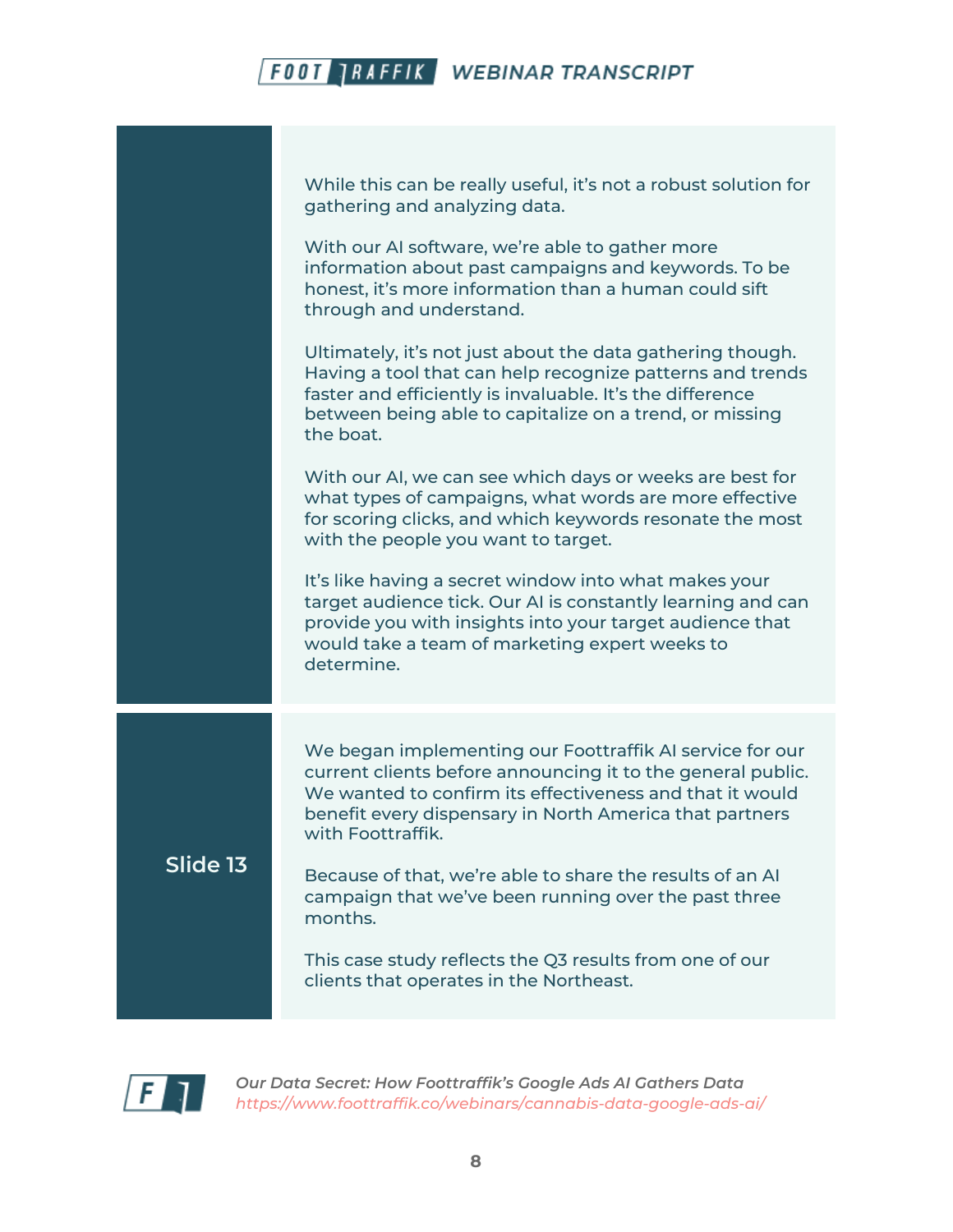|          | Over three months, our AI software pulled in historical<br>data from previous campaigns, trending information from<br>news channel aggregators such as Google and Bing,<br>social media, and historical weather reports and future<br>forecast for the client's region.<br>We used this vast amount of information to create a<br>variety of ads, including dynamic text ads, smart<br>campaigns, non-brand campaigns, and product<br>campaigns.<br>Thanks to an initial investment of \$8,000 into our Google<br>Ads AI service, our client saw over 19K website visitors.<br>1,814 of those visitors made purchases totaling \$273,530.<br>That's a return on ad spend of \$34.19! They paid just \$4.41<br>to acquire each customer.                                                                             |
|----------|---------------------------------------------------------------------------------------------------------------------------------------------------------------------------------------------------------------------------------------------------------------------------------------------------------------------------------------------------------------------------------------------------------------------------------------------------------------------------------------------------------------------------------------------------------------------------------------------------------------------------------------------------------------------------------------------------------------------------------------------------------------------------------------------------------------------|
| Slide 14 | I want to emphasize that it's not just our AI technology<br>that is scoring these amazing results.<br>Yes, we have constant data gathering and analysis going<br>on that's powered by the world's first Google Ads AI for<br>the cannabis industry. But we also have a knowledgeable<br>team that knows how to make the most of it.<br>After all, what's the point of a powerful tool if you don't<br>know how to use it?<br>We have trained Google Ads specialists who participate in<br>ongoing education to maintain certification and stay on<br>top of best practices so that we can continue to run high<br>performing ads for our clients. We invest in furthering<br>their skillset because we know it will benefit everyone<br>who works with us.<br>We have skilled copywriters creating engaging content |

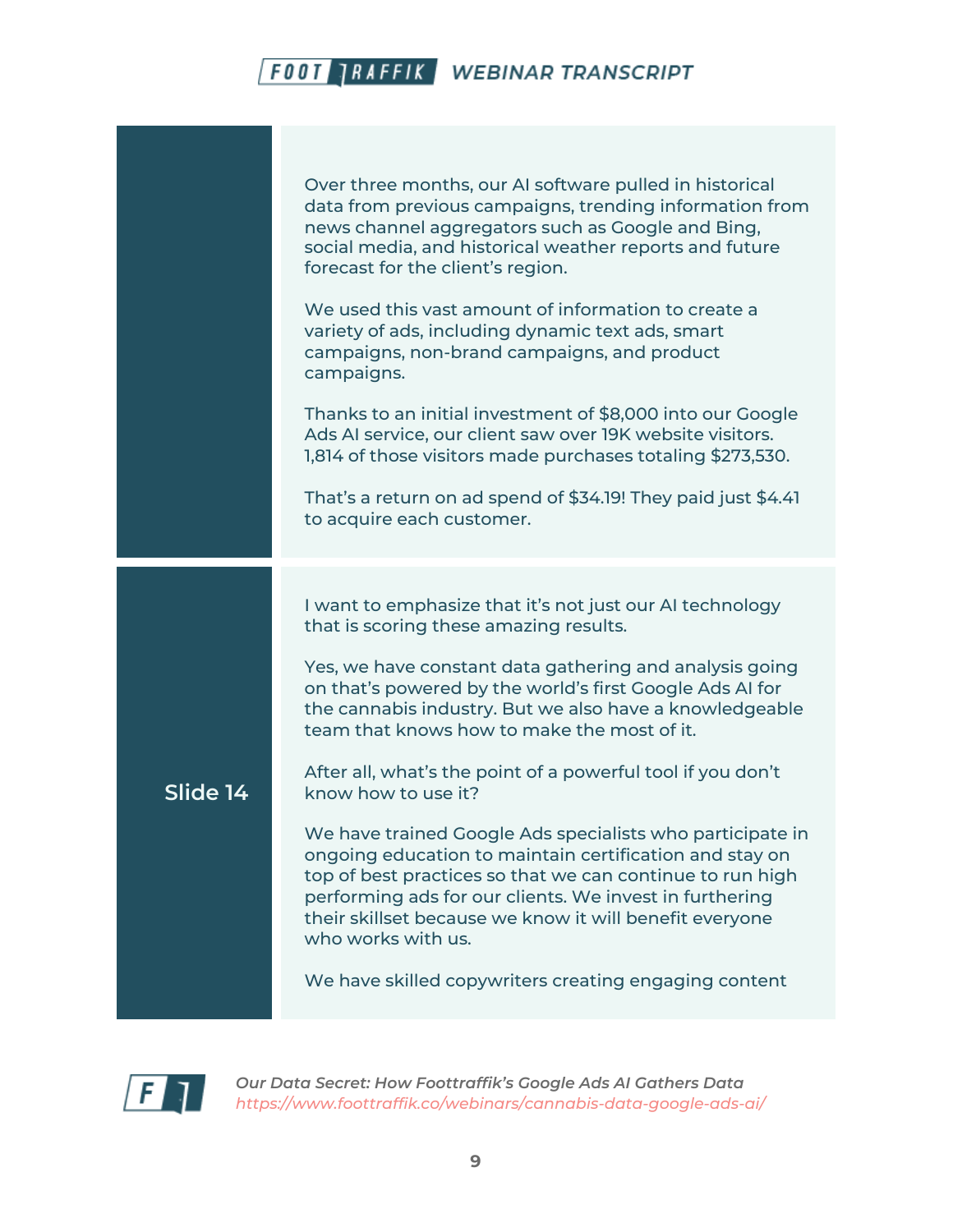that converts while remaining compliant with both state regulations and online rules.

Google Ads are text ads, so what you say can have a big impact on whether or not people will click your ad. Succinct ads that are relevant to the keywords you're targeting is crucial.

We've run thousands of ads for dispensaries across North America. It's totally possible—you just need to know what is and isn't acceptable and steer clear of problematic words and phrases. Otherwise, you run the risk of not just having your ads dropped from the platform but having your whole account shut down.

Each of these pieces alone isn't enough. By connecting these components and applying them to each campaign we do, we're able to consistently create, run, and manage high-return campaigns for our clients.

In fact, after running ads for a month, 98% of clients choose to increase their ad spend to further fuel this revenue-generating advertising with Foottraffik. We're seeing this even more right now as retailers ramp up advertising for the upcoming holiday season.

Our process for creating, managing, and optimizing ads helps our clients reach new customers and convert them into loyal customers. We handle all of the heavy lifting and put our expertise to work to generate sales for you.

This is a low-cost tool that truly pays off. While your ROI will differ based on where you're located, it's still a no-brainer, especially during this current recession.

Many dispensaries have seen their Advertising budgets slashed. With Foottraffik's Google Ads AI, you can maximize the budget that you have to drive more revenue and make the case for an increase in your marketing budget.

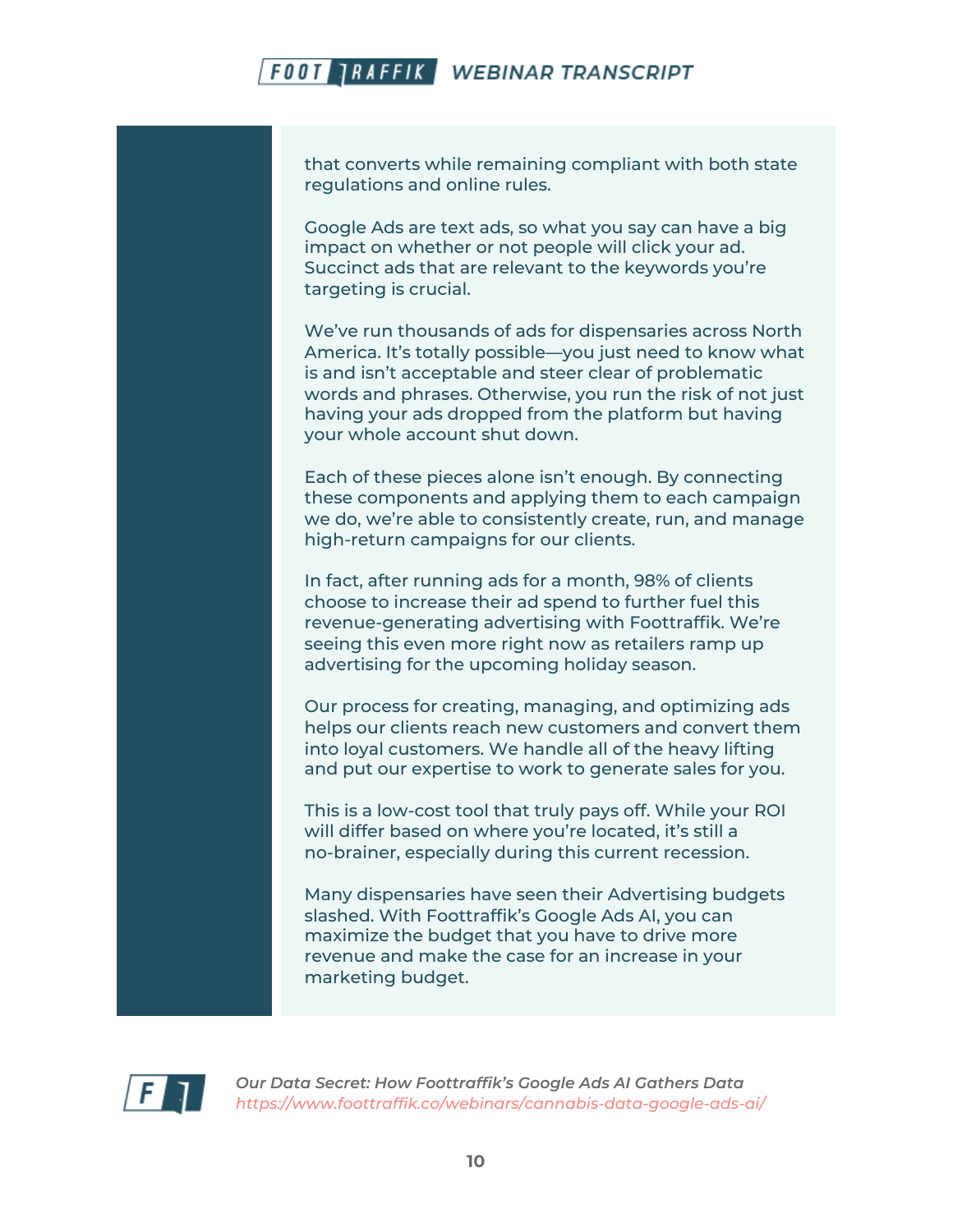Our newest initiative was started with the best interest of our clients in mind.

We're always brainstorming to uncover new and better ways to serve the dispensaries that partner with us. Your goals are our goals. Your success is our success.

If you're debating about whether this type of advertising is right for your dispensary, then also think about the timing.

Right now is the best time to launch. Currently, there's a lack of competition when it comes to dispensaries on Google Ads.

This makes it easier to appear for those desirable keywords that are going to drive traffic to your website.

We're also about to jump into the holiday shopping season. I know I've already started seeing ads for holiday gifts.

#### **Slide 15**

A lot of companies are starting their holiday advertising early because of the uncertainty brought on by the pandemic. They don't know what restrictions may be in place come December, so they've launched ads to encourage early shopping. Every week, it seems, there's news that COVID cases are increasing, so it's smart to start your holiday advertising now.

We know that consumer purchasing behavior has changed since March. People are visiting dispensaries less while making larger purchases. Instead of stopping by weekly, they're stopping by every two or three weeks. The sooner you start your ads, the more people you can reach and convince to purchase online.

Even if you aren't concerned with the holiday shopping season, it's still important to launch your ads as soon as possible. Doing so lets our AI software gather more data so that we can create the most effective campaigns for you.